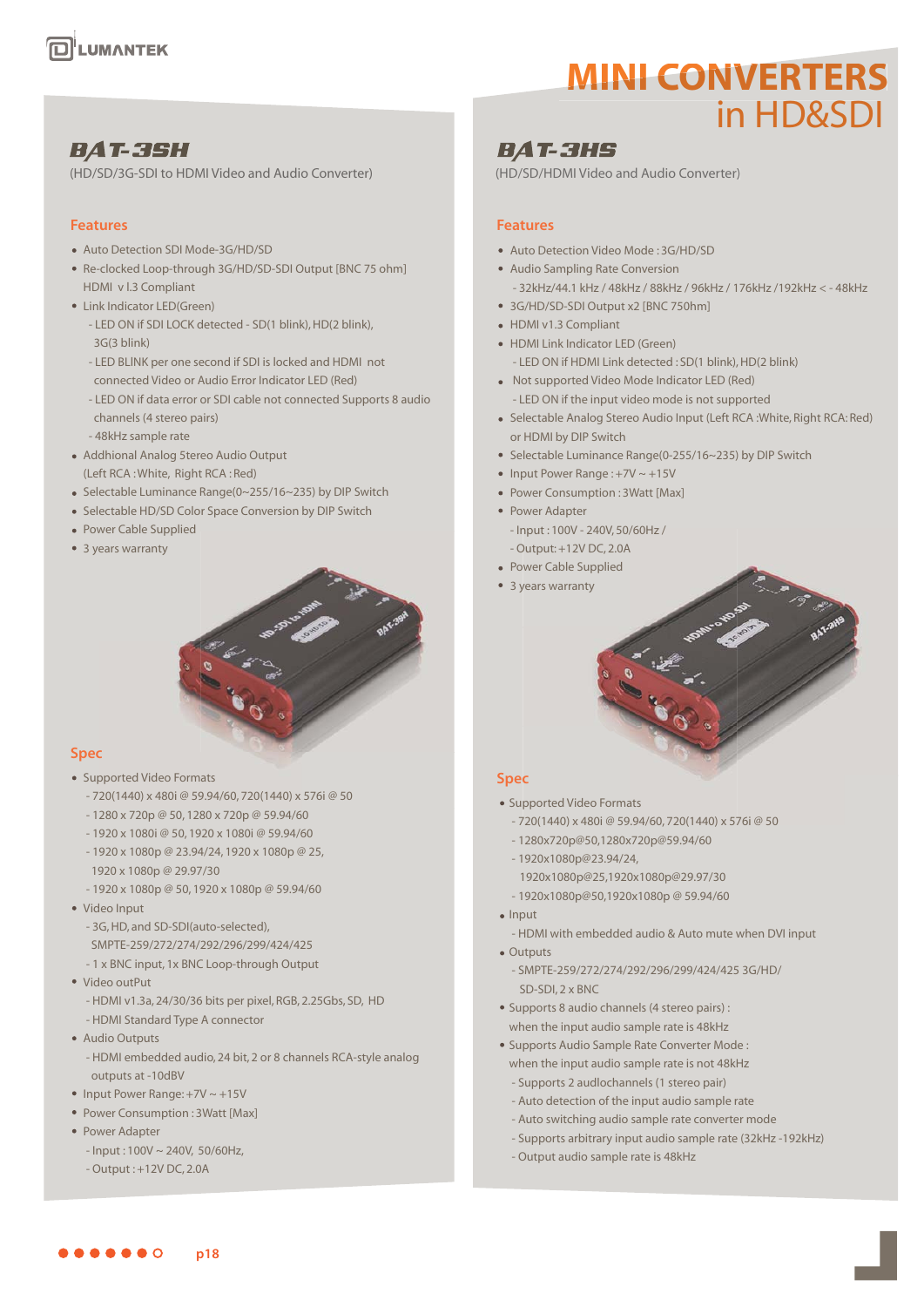# **MINI CONVERTERS** in HD&SDI

# **BAT-AS**

(HD/SD Analog Composite or Component Video and 2 Ch Analog Audio to SD/HD-SDI w/Embedded Audio Converter)

### **Features**

- Auto Detection Video Mode HD/SD
- Component(YPbPr) or Composite(CVBS) Input
- HD/SD-SDI Output x 2 [BNC 75 ohm]
- Video Input Indicator LED(Green) - LED ON if Component or Composite detected : SD(1 blink), HD(2 blink) Not supported Video Mode Indicator LED (Red)
- LED ON if the input video mode is not supported Support Analog Stereo Audio Input (Left RCA :White, Right RCA: Red)
- Input Power Range :  $+7V \sim +15V$  Power Consumption : 3Watt [Max]
- Power Adapter
- Input : 100V 240V, SD/60Hz / Output : +12V DC, 2.0A
- Power Cable Supplied 3 years warranty



### **Spec**

- Supported Video Formats
	- 720(1440) x 480i @ 59.94/60, 720(1440) x 576i @ 50
	- 1280 x 720p @ 50, 1280 x 720p @ 59.94/60
	- 1920 x 1080i @ 50, 1920 x 1080i @ 59.94/60
	- 1920 x 1080p @ 23.94/24, 1920 x 1080p @ 25, 1920 x 1080p @ 29.97/30
- Video Input : HD Component YPbPr or SD Component / Composite, 3xBNC
- Audio Input : 2 Channels Unbalanced, 2x BNC
- Outputs : SMPTE-259/272/274/292/296/299 HD/SD-SDI w/embedded Audio Outputs, 1 x BNC
- Video ADC : 12 bits
- Audio ADC : 24 Bits, 48kHz

# **BAT-SA**

(HD/SD-SDI to Analog Video and Audio Converter)

### **Features**

- Auto Detection SDI Mode : HD/SD
- Re-clocked Loop-through HD/SD-SDI Output [BNC 75 ohm]
- Component(YPbPr) or Composite(CVBS and S-Video) Output [RCA]
- Link Indicator LED (Green)
	- LED ON if SDI LOCK detected SD(1 blink), HD(2 blink)
	- LED BLINK per one second if SDI is locked and Y/CVBS is not connected
- Video or Audio Error Indicator LED (Red)
	- LED ON if data error SDI cable not connected
- Supports 2 audio channels (1 stereo pairs)
	- 48kHz sample rate
	- Left RCA : White, Right RCA : Red
- Selectable Component(YPbPr) or Composite(CVBS and S-Video) by DIP Switch
- Power Cable Supplied
- 3 years warranty

### **Spec**

#### • Supported Video Formats

- 720(1440) x 480i @ 59.94/60, 720(1440) x 576i @ 50
- 1280x720p @ 50, 1280x720p @ 59.94/60
- 1920 x 1080i @ 50, 1920 x 1080i @ 59.94/60
- 1920x1080p @ 23.94/24,
	- 1920x1080p @ 25, 1920 x 1080p @ 29.97/30
- Video Input
	- HD, and SD-SDI (auto-selected),
	- SMPTE-259/272/274/292/296/299,
	- 1x BNC input, 1x BNC Loop-through output
- Video output
	- Selectable Component(YPbPr) or Composite(CVBS and S-Video) by DIP Switch
	- NTSC, PAL support
	- 3x BNC output
- Audio Outputs : 2 channels BNC style analog outputs at -10dBV Input Power Range : +7V ~ +15V
- Power Consumption : 3Watt [Max]
- Power Adapter
	- Input : 100V ~ 240V, 50/60Hz
	- Output : +12V DC, 2.0A